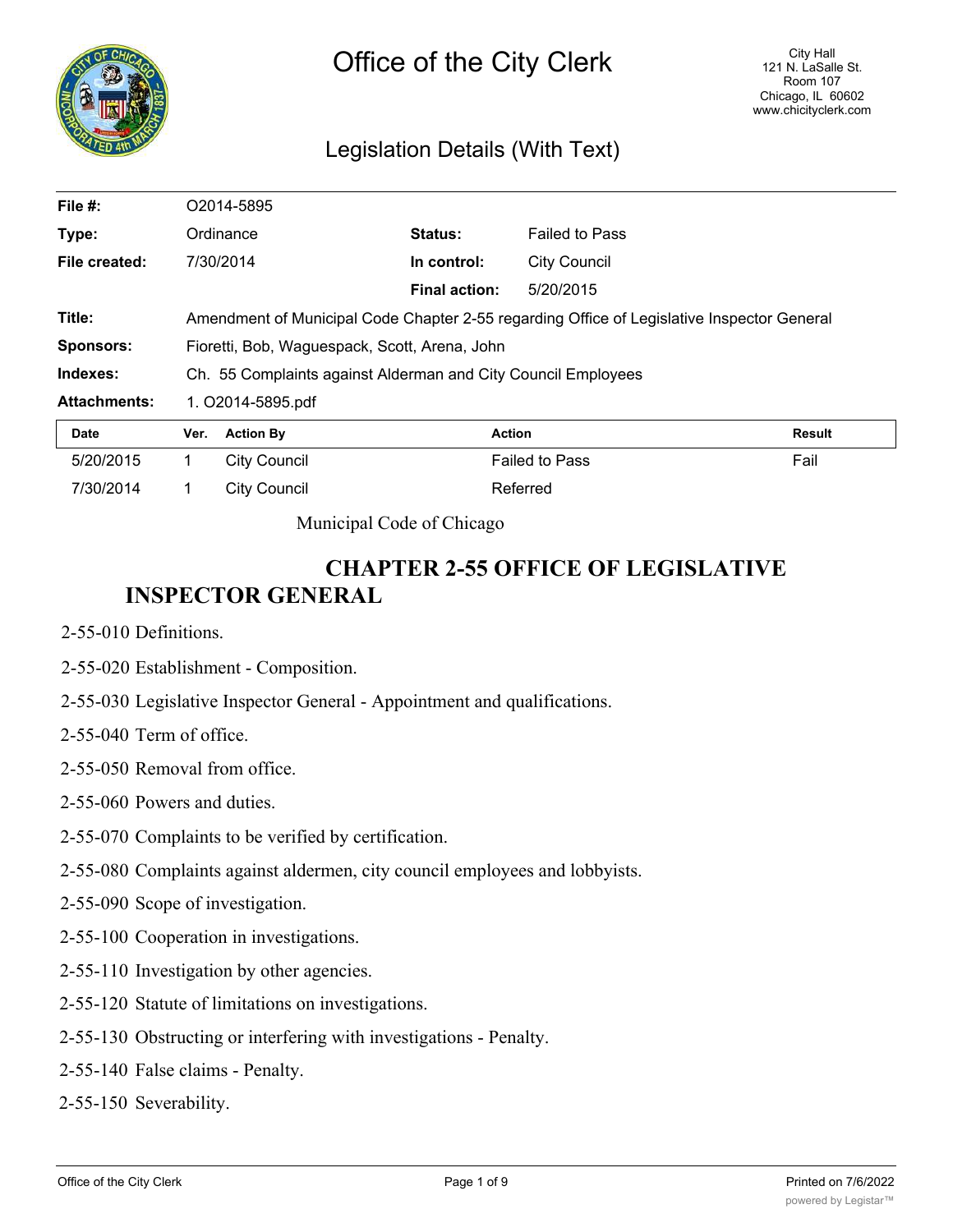#### **File #:** O2014-5895, **Version:** 1

#### 2-55-010 Definitions.

"City council employee" shall mean an individual employed by an alderman or a city council committee, whether part-time or full-time, including an individual retained as an independent contractor.

(Added Coun. J. 5-12-10, p. 92409, § 2)

2-55-020 Establishment - Composition.

There is hereby established an independent office of the legislative inspector general. The office of the legislative inspector general shall include an inspector

general and such deputies, assistants and other employees as may be provided for in the annual appropriation ordinance.

(Added Coun. J. 5-12-10, p. 92409, § 2)

## **2-55-030 Legislative Inspector General - Appointment and qualifications.**

a) The legislative inspector general shall be appointed by a vote of two-thirds (2/3) of all the aldermen entitled by law to be elected solely on the basis of integrity and demonstrated ability. The committee on committees, rules and ethics shall create a Blue Ribbon Panel of five members to diligently search out qualified candidates for the legislative inspector general and make recommendations to the city council. The Blue Ribbon Panel shall consist of members of the community who have exhibited the highest moral character, integrity and/or demonstrated a commitment to public service, including but not limited to, deans of colleges, retired judges, and directors of neighborhood, civic and/or community organizations.

b) The legislative inspector general shall have the following minimum qualifications:

1) has not been convicted of any felony under the laws of the state of Illinois, another state, or the United States; and

2) has a minimum of ten years of federal, state, or local government experience as a law enforcement officer, attorney or judge.

c) No legislative inspector general or employee of the office of legislative inspector general may, during his or her term of appointment or employment: (i) hold, or become candidate for, any other elective or appointed public office except for appointments to governmental advisory boards or study commissions or as otherwise expressly authorized by law; or (ii) actively participate in any campaign for any elective office.

d) The legislative inspector general shall pledge in writing, at the time of his appointment, that, for two years after the termination of his appointment for any reason, the legislative inspector general shall not: (i) become a candidate for any elected public office which includes the City of Chicago in its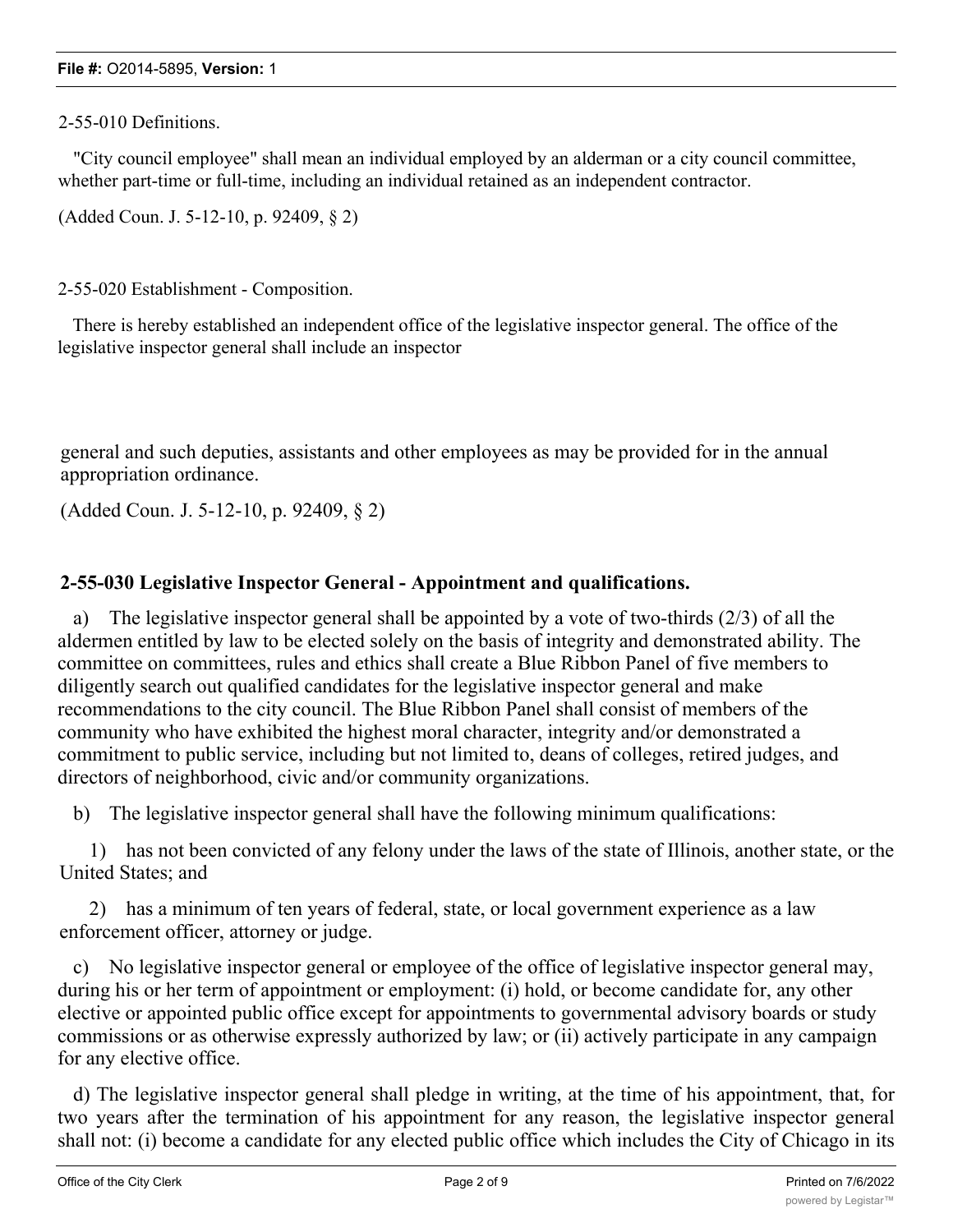geographic jurisdiction; or (ii) hold any elected public office which includes in the City of Chicago in its geographic jurisdiction.

e) Neither the legislative inspector general nor any employee of the office of legislative inspector general shall engage in any political activity as defined in Chapter 2-156.

(f) This section shall not apply to the legislative inspector general or any employee of the legislative inspector general to the extent that it is inconsistent with any law or regulation of the United States or the State of Illinois that preempts home rule.

(Added Coun. J. 5-12-10, p. 92409, § 2; Amend Coun. J. 2-13-13, p. 46730, § 2)

## **2-55-040 Term of office.**

The legislative inspector general shall be appointed for a term of four years, which may be renewed at the discretion of the city council by a vote of two-thirds (2/3) of all the aldermen entitled by law to be elected.

(Added Coun. J. 5-12-10, p. 92409, § 2)

## **2-55-050 Removal from office.**

The legislative inspector general may be removed prior to the expiration of his term only for cause and in accordance with the provisions of this section. The city council shall give written notice to the legislative inspector general of the cause of his intended removal. Within ten days after receipt of the notice, the legislative inspector general may file with the committee on committees, rules and ethics a request for a hearing on the cause for removal. If no such request is made within ten days, the legislative inspector general shall be deemed to have resigned his office as of the tenth day after receipt of the notice of intended removal. If such a request is made, the committee on committees, rules and ethics shall convene a hearing on the cause for removal of the legislative inspector general, at which the legislative inspector general may appear, be represented by counsel and be heard. The hearing shall be convened within ten days after receipt of the request therefor and conclude within fourteen days thereafter. The city council's notice of intended removal shall constitute the charge against the legislative inspector general. Removal of the legislative inspector general for cause after the hearing shall require the affirmative vote of a majority of the members of the city council then holding office.

(Added Coun. J. 5-12-10, p. 92409, § 2)

### **2-55-060 Powers and duties.**

The legislative inspector general shall have jurisdiction over all aldermen and city council employees. In addition to other powers and duties specifically mentioned in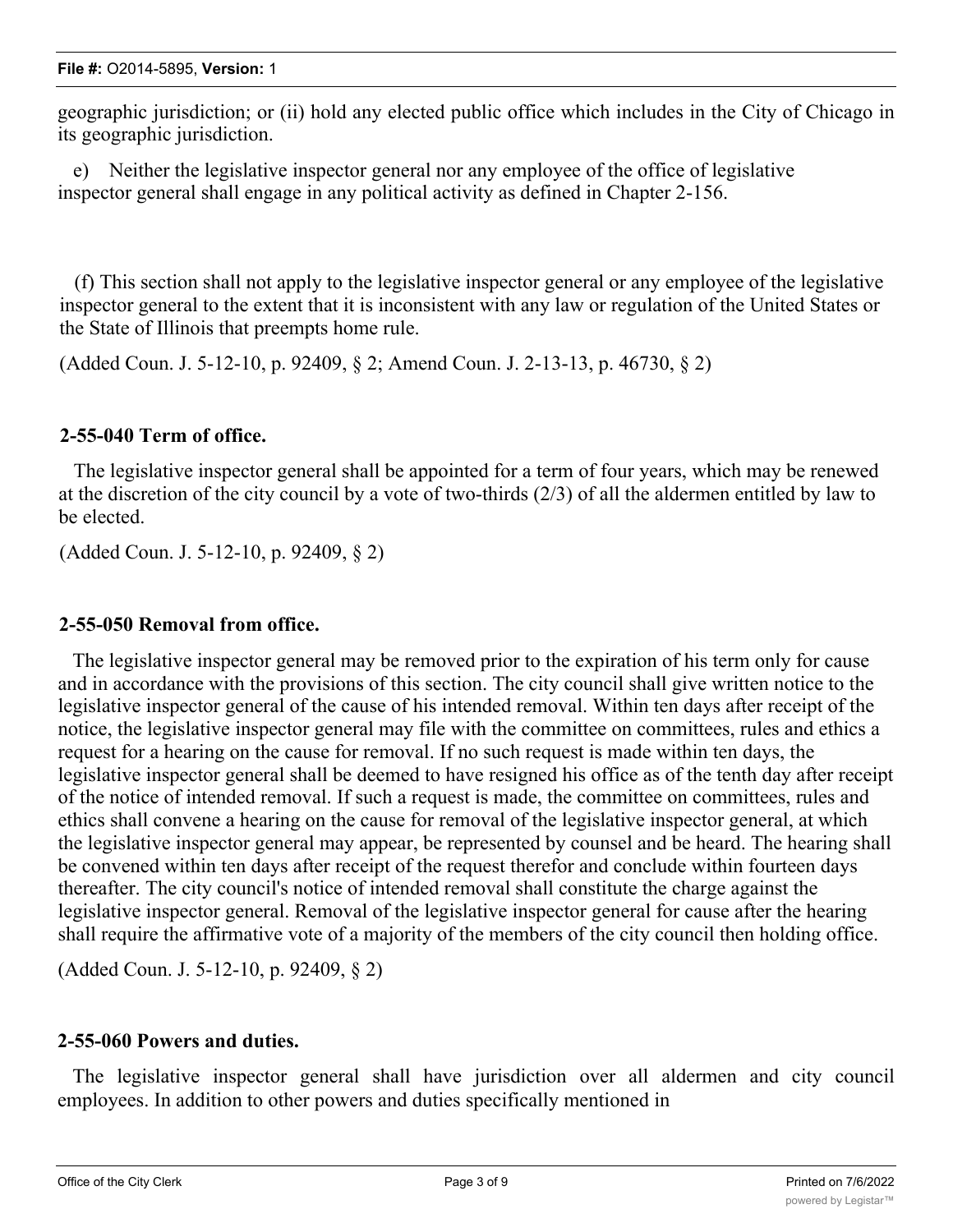Chapters 2-55 and 2-156, the legislative inspector general shall have the following powers and duties:

a) The legislative inspector general's powers and duties shall extend to misconduct concerning, but not limited to: (i) the improper receipt of gifts or favors; (ii) the improper receipt of money or other thing of value for advice or assistance on matters concerning city business; (iii) the improper and unauthorized use of city property; (iv) any violation of state or municipal campaign finance regulations; (v) the improper use or disclosure of confidential infonnation; (vi) conflicts of interest not properly disclosed; (vii) the improper solicitation or acceptance of political contributions; (viii) the improper use of one's position to influence any city government decision or action; and/or (ix)the breach of one's fiduciary duty to the city;

b) To investigate allegations of misconduct against aldermen, city council employees, and lobbyists engaged in the lobbying of aldermen or city council employees, in response to a complaint or investigation conducted on the legislative inspector general's own initiative, in order to detect and prevent misconduct, inefficiency and waste within the programs and operations of the city council;

c) To issue subpoenas to compel the attendance of witnesses for purposes of examination and the production of documents and other items for inspection and/or duplication when conducting an investigation in accordance with this chapter, if the testimony of the witness or the documents or items sought by the subpoena are relevant to the investigation;

1) A subpoena shall be served in the same manner as subpoenas issued under the Rules of the Illinois Supreme Court to compel appearance of a deponent, and subject to the same witness and mileage fees fixed by law for such subpoenas.

2) A subpoena issued under this section shall identify the person to whom it is directed and the documents or other items sought thereby, if any, and the date, time and place for the appearance of the witness and production of the documents or other items described in the subpoena. In no event shall the date for examination or production be less than seven days after service of the subpoena.

3) No later than the time for appearance or production required by the subpoena, the person to whom the subpoena is directed may object to the subpoena, in whole or in part. The objection shall be in writing, delivered to the legislative inspector general, and shall specify the grounds for the objection. For seven days after receipt of a timely objection to a subpoena, the legislative inspector general shall take no action to enforce the subpoena or to initiate prosecution of the person to whom the subpoena is directed. During this seven day period, the legislative inspector general shall consider the grounds for the objection and may attempt to resolve the objection through negotiation with the person to whom the subpoena is directed. The seven day

period may be extended by the legislative inspector general in order to allow the completion of any negotiations. The extension shall be made in writing addressed to the person to whom the subpoena is directed, and shall specify the date on which the negotiation period will end. Negotiations may include such matters as the scope of the subpoena and the time, place and manner of response thereto. The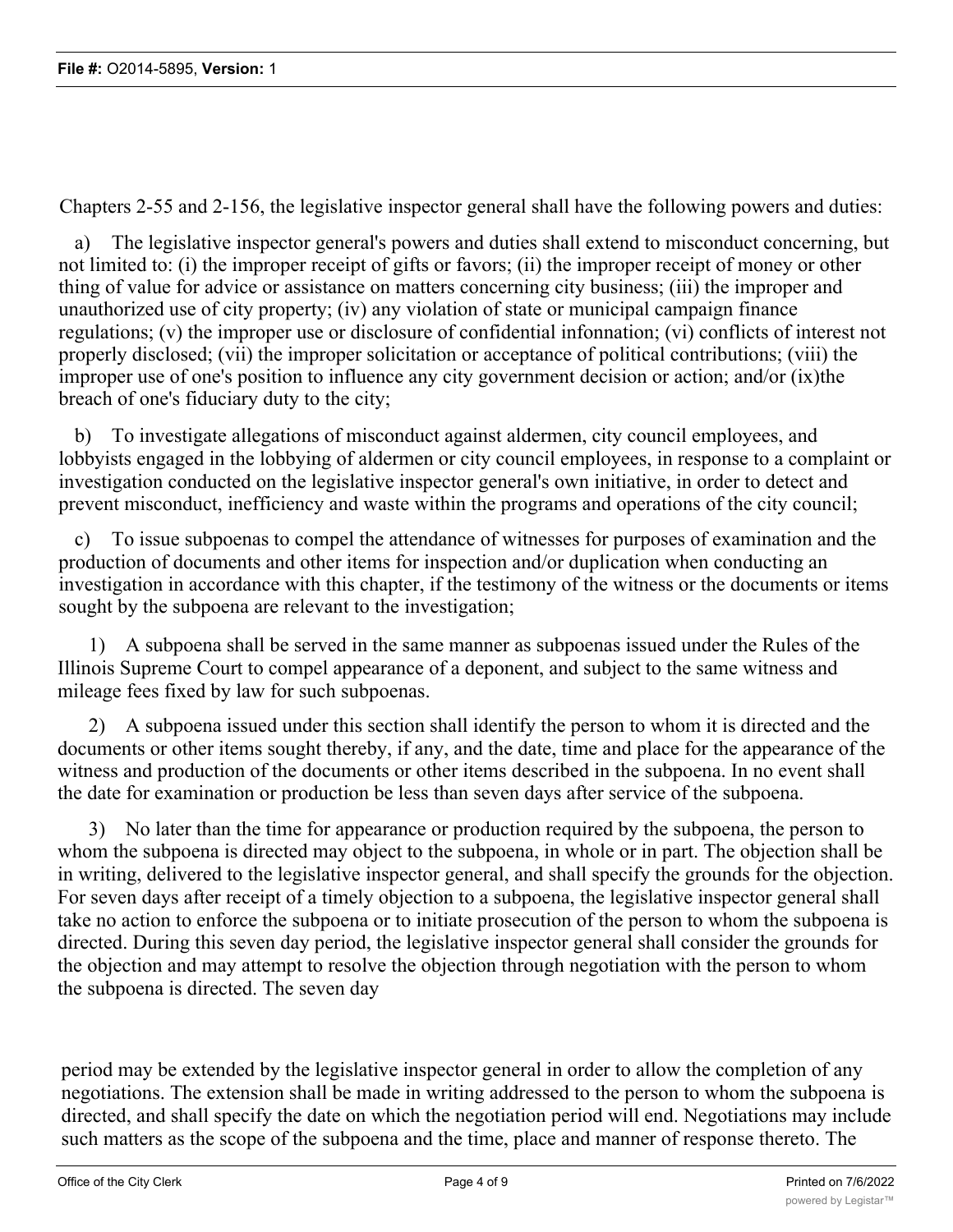filing of an objection to a subpoena, and negotiations pursuant to an objection, shall not constitute refusal to comply with the subpoena, or interference with or obstruction of an investigation.

d) To prepare and present reports to the board of ethics in accordance with Section 2-55-080;

e) To promulgate rules for the conduct of investigations, including procedural rules consistent with the requirements of due process of law<sup>8</sup> provided, however, that no such rules and regulations shall become effective until forty-five days after their submission to the city council and, provided further, that no such rules and regulations shall become effective if, during said forty-five day period, the city council, by majority vote of aldermen entitled by law to be elected, acts to disapprove said rules and regulations;

f) To prepare and publish, from time to time but at least semi-annually, reports summarizing the legislative inspector general's activities and to present such reports to the committee on committees, rules and ethics, including the number of complaints for which the legislative inspector general declined to petition the board for a finding of reasonable cause in accordance with subsection (b) of this section and the reasons for such declination, the number of investigations initiated but discontinued and the reasons for such discontinuations, and the number of complaints referred to other agencies pursuant to subsection (g) of this section and the name of such agencies. Provided, however, that if all of the following three circumstances are present with regard to a complaint referred to another agency by the legislative inspector general, then he may delay including in his reports any infonnation related to that complaint until after the conclusion of the investigation associated with that complaint: (i) the complaint addresses potential criminal conduct and has been referred to a state or federal law enforcement agency, and (ii) the investigation of the conduct at issue is ongoing, and (iii) in the judgment of the legislative inspector general, public disclosure of the referral would compromise the effectiveness of the investigation; and

g) To refer to the city's office of inspector general or the appropriate sister agency complaints against all persons over whom the legislative inspector general lacks jurisdiction;

(h) To request information related to an investigation from any employee, officer, agent or licensee of the city;

(i) To promote economy, efficiency, effectiveness and integrity in the

**i**

administration of the programs and operations of the city council by reviewing

programs, identifying any inefficiencies, waste and potential for misconduct therein,

and recommending to the city council policies and methods for the elimination of

inefficiencies and waste, and the prevention of misconduct;

(j) To administer oaths and to examine witnesses under oath;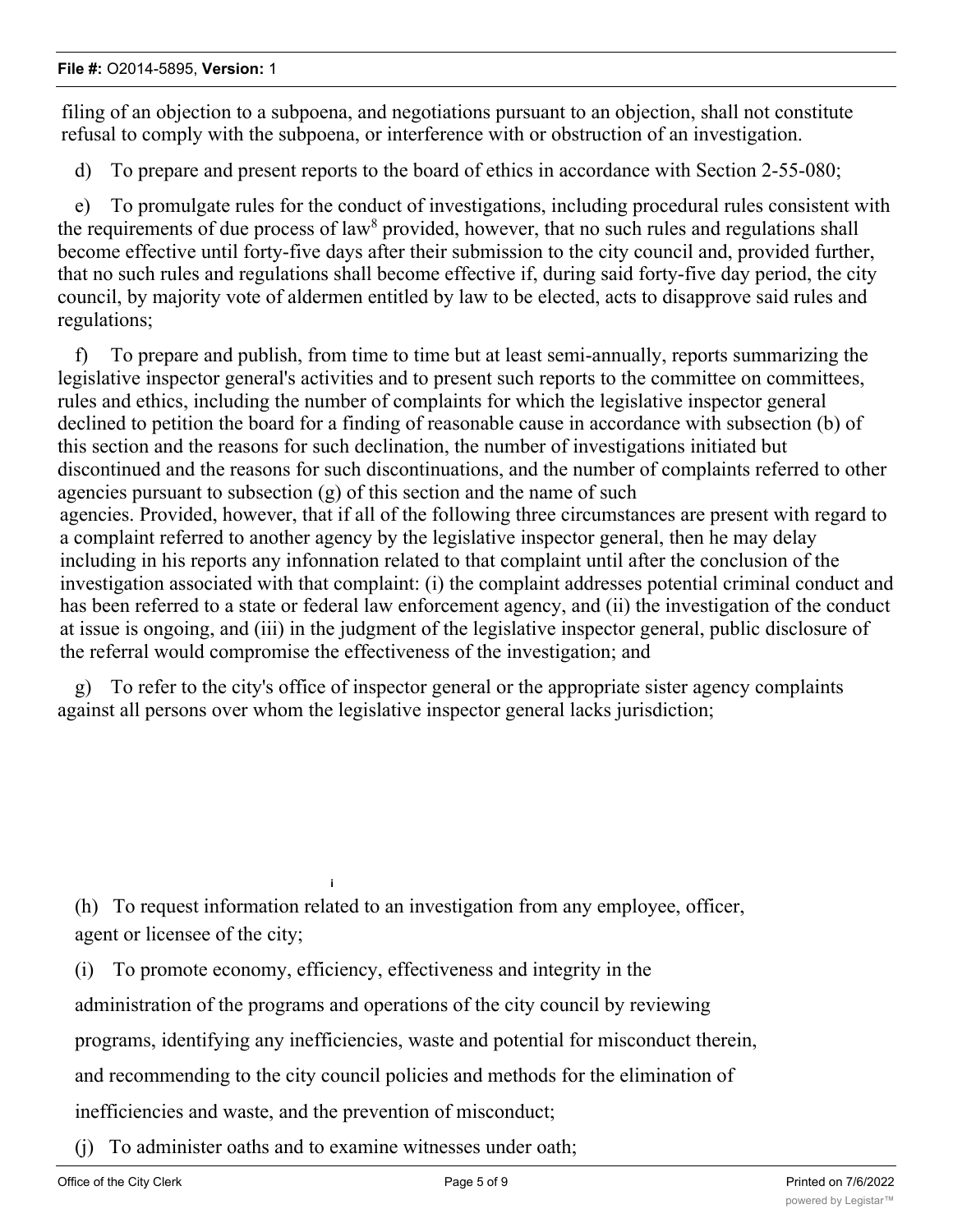(k) To have the authority to monitor any employment actions under any instituted hiring plan and related policies and procedures, co-extensive with the power granted to the Inspector General, to the extent that any hiring plans are applicable to city council employees

(Added Coun. J. 5-12-10, p. 92409, § 2; Amend Coun. J. 2-13-13, p. 46730, § 2)

## **2-55-070 Complaints to be verified by certification.**

a) A complaint alleging misconduct against an alderman or city council employee must be verified by certification, if the complainant is available and willing to sign the complaint. The several matters stated in the complaint shall be stated positively based upon facts adduced in the complaint.

b) The person having knowledge of the matters stated in the complaint shall subscribe to a certification in substantially the following form: "Under penalties as provided by law pursuant to Section 2-55-140 of the Municipal Code of Chicago, the undersigned certifies that the statements set forth in this instrument are true and correct, except as to matters therein stated to be on information and belief and as to such matters the undersigned certifies as aforesaid that he verily believes the same to be true."

c) Any complaint certified in accordance with this section may be used in the same manner and with the same force and effect as though subscribed and sworn to under oath.

d) Any person who intentionally makes a false statement, material to the investigation, in any complaint alleging misconduct against an alderman or city council employee, which is certified by such person in accordance with this section, shall be guilty of knowingly furnishing false statements or misleading information and shall be subject to the penalties listed in Section 2-55-140.

(Added Coun. J. 5-12-10, p. 92409, § 2)

### **2-55-080 Complaints against aldermen, city council employees and lobbyists.**

(a) Prior to requesting a finding of probable cause by the Board of Ethics, the legislative inspector general shall give the subject of the investigation notice of the substance of the complaint and an opportunity to present such written information as the subject may desire, including the names of any witnesses the subject wishes to have interviewed by the legislative inspector general.

d) At the conclusion of his investigation, the legislative inspector general may only: (1) dismiss the matter and close the investigation based on a finding that the alleged violation is not sustained; or (2) refer the matter to the appropriate law enforcement authority, if he reasonably believes that the alleged misconduct would violate a criminal statute; or (3) request a probable cause finding in accordance with Section 2-156-385.

e) Except as otherwise provided in this chapter, complaints submitted to the legislative inspector general, investigation files, and reports on investigations as well as the identity of any complainant, witness, informant or person investigated shall be confidential in accordance with Section 2-156-400.

f) Before the legislative inspector general interviews a person subject to investigation or a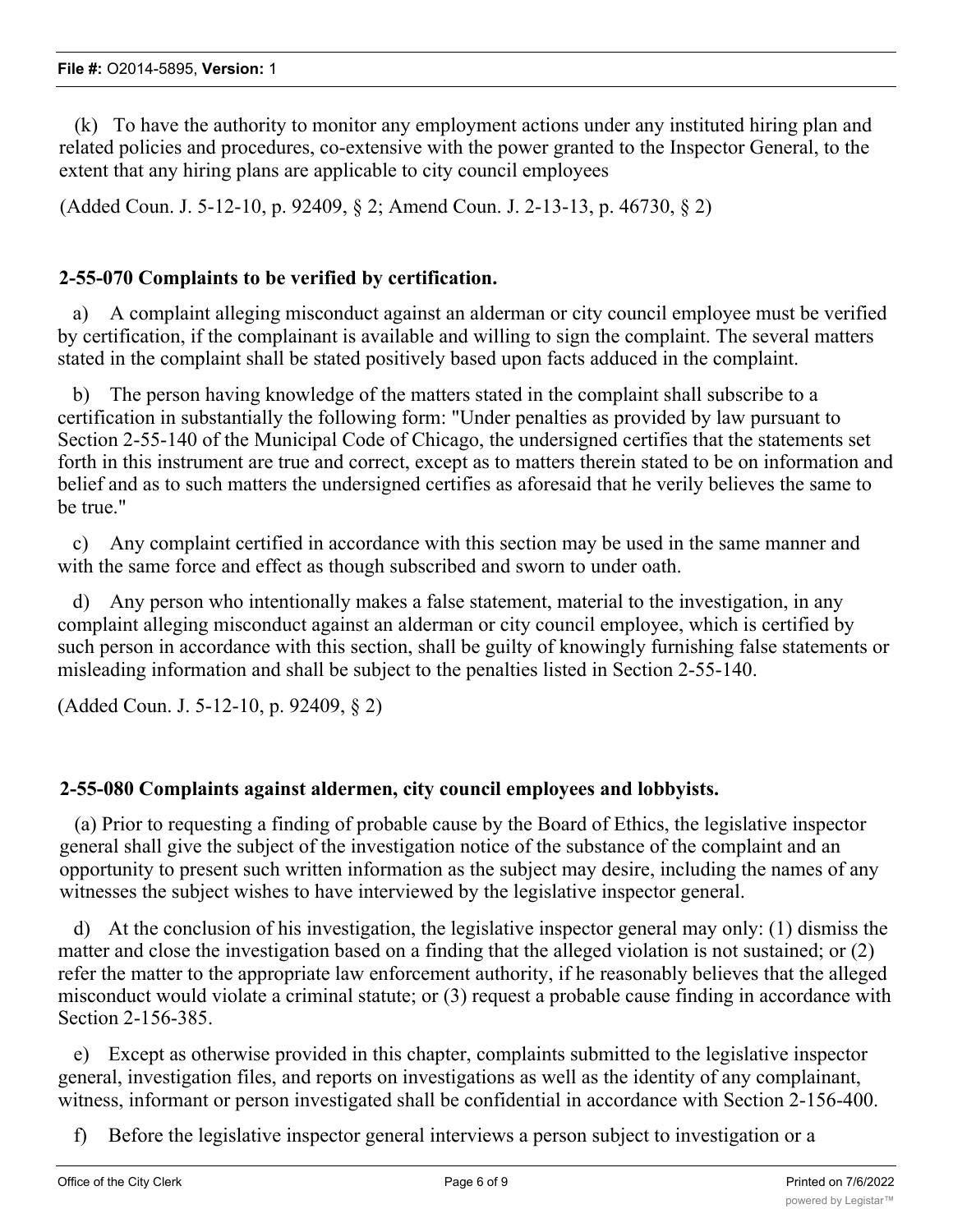subpoena in relation to a matter under his jurisdiction, he shall inform the person of that person's right to be represented by counsel at the interview.

g) The legislative inspector general shall conclude his investigation of any violation of Chapter 2- 156 under his jurisdiction no later than two years from the date of initiating the investigation; provided, however, that any period of time during which he has suspended his investigation in accordance with Section 2-55-110, or any time period during which the person under investigation has taken affirmative action to conceal evidence or delay the investigation, shall not count towards the two-year period. Notwithstanding any tolling or suspension of time applied, investigations by the legislative inspector general under this Chapter are subject to an absolute four-year time limit from the date of initiation.

(Added Coun. J. 5-12-10, p. 92409, § 2; Amend Coun. J. 7-25-12, p. 31123, § 2; Amend Coun. J. 2-13-13, p. 46730, § 2)

## **2-55-090 Scope of investigation.**

The legislative inspector general's investigation may include: (a) Requests for

additional infonnation from the complainant:

b) Requests for cooperation from City officers, employees, departments, agencies, contractors, subcontractors and licensees reasonably related to the subject of the investigation;

c) Interviews with or requests for information from the complainant, respondent or any other person reasonably related to the investigation; and

d) The issuance of subpoenas, in accordance with Section 2-55-060. (Added Coun. J. 5-12

-10, p. 92409, § 2)

### **2-55-100 Cooperation in investigations.**

It shall be the duty of every officer, employee, department, agency, contractor, subcontractor and licensee of the city, and every applicant for certification of eligibility for a city contract or program, to cooperate with the legislative inspector general in any investigation undertaken pursuant to this chapter. Each department's premises, equipment, personnel, books, records and papers shall be made available as soon as practicable to the legislative inspector general. Every city contract and every bid, proposal, application or solicitation for a city contract, and every application for certification of eligibility for a city contract or program shall contain a statement that the person understands and will abide by all provisions of this chapter.

(Added Coun. J. 5-12-10, p. 92409, § 2)

## **2-55-105 Retaliation prohibited.**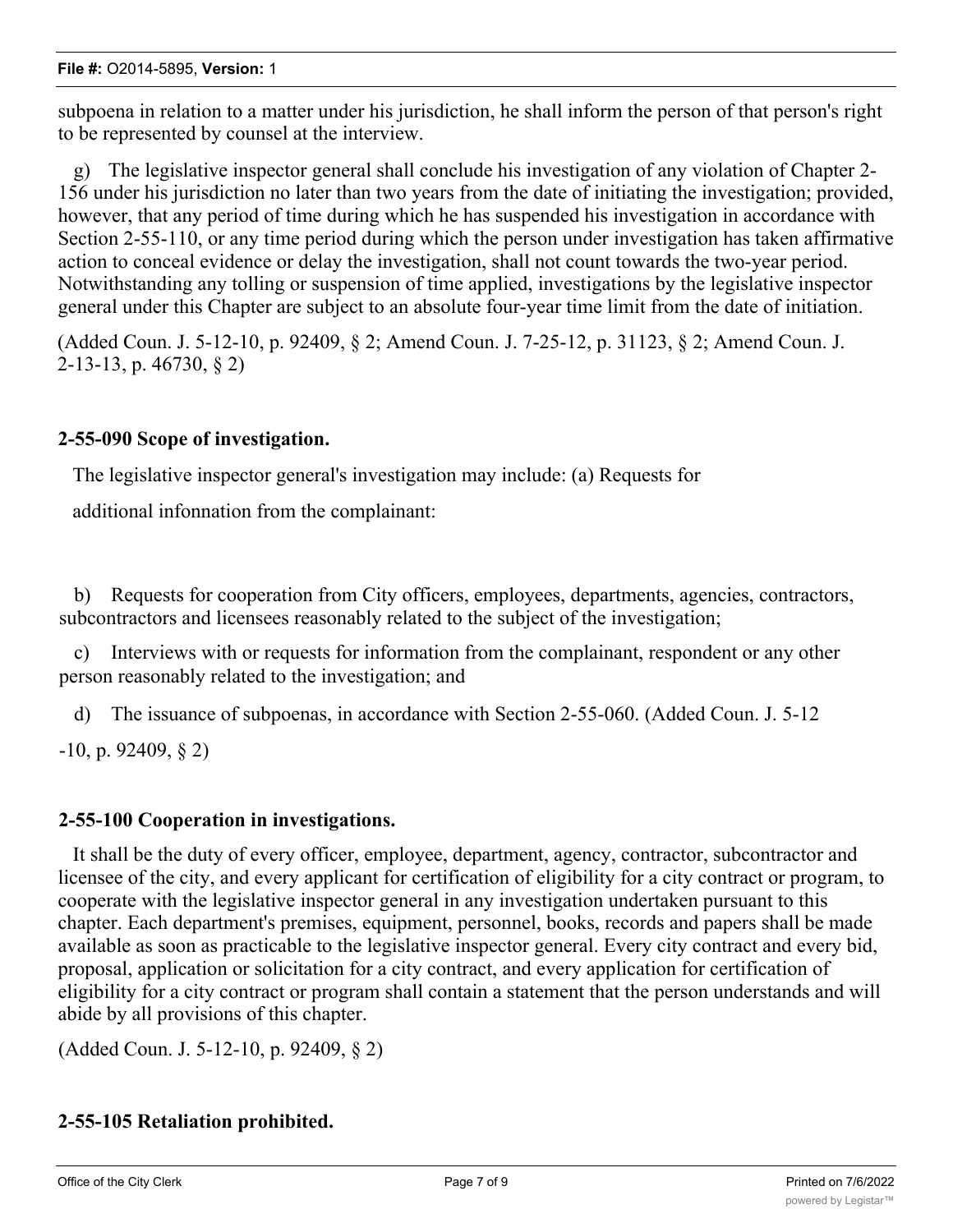No person shall retaliate against, punish or penalize any other person for complaining to, cooperating with, or assisting the inspector general in the performance of his office.

### **2-55-110 Investigation by other agencies.**

a) If the legislative inspector general is reliably informed that a matter under investigation is also under investigation by a law enforcement agency, the legislative inspector general shall suspend his investigation. The legislative inspector general may reinstate his investigation upon the conclusion of the investigation by the law enforcement agency.

b) If the legislative inspector general has a reasonable basis for concluding that an investigation has revealed criminal conduct, the legislative inspector general shall

suspend his investigation and refer the matter to the appropriate law enforcement authority, and suspend his investigation.

(Added Coun. J. 5-12-10, p. 92409, § 2; Amend Coun. J. 2-13-13, p. 46730, § 2)

### **2-55-120 Statute of limitations on investigations.**

An investigation may not be initiated more than two years after the most recent act of the alleged misconduct.

(Added Coun. J. 5-12-10, p. 92409, § 2)

### **2-55-130 Obstructing or interfering with investigations - Penalty.**

No person shall wilfully refuse to comply with a subpoena issued by the legislative inspector general, or otherwise knowingly interfere with or obstruct an investigation authorized by this chapter and conducted by an announced investigator of the office of the legislative inspector general. Any person who wilfully violates the provisions of this section shall be subject to a fine of not less than \$300.00 and not more than \$500.00 for each such offense, and/or imprisonment for a period not exceeding six months. Each day that a violation continues shall constitute a separate and distinct offense. Actions seeking the imposition of a fine only shall be filed as quasi-criminal actions subject to the provisions of the Illinois Code of Civil Procedure, as amended. Actions seeking incarceration, or incarceration and a fine, shall be filed and prosecuted as misdemeanor actions under the procedure set forth in Section 1-2-1.1 of the Illinois Municipal Code, as amended.

(Added Coun. J. 5-12-10, p. 92409, § 2)

### **2-55-140 False claims - Penalty.**